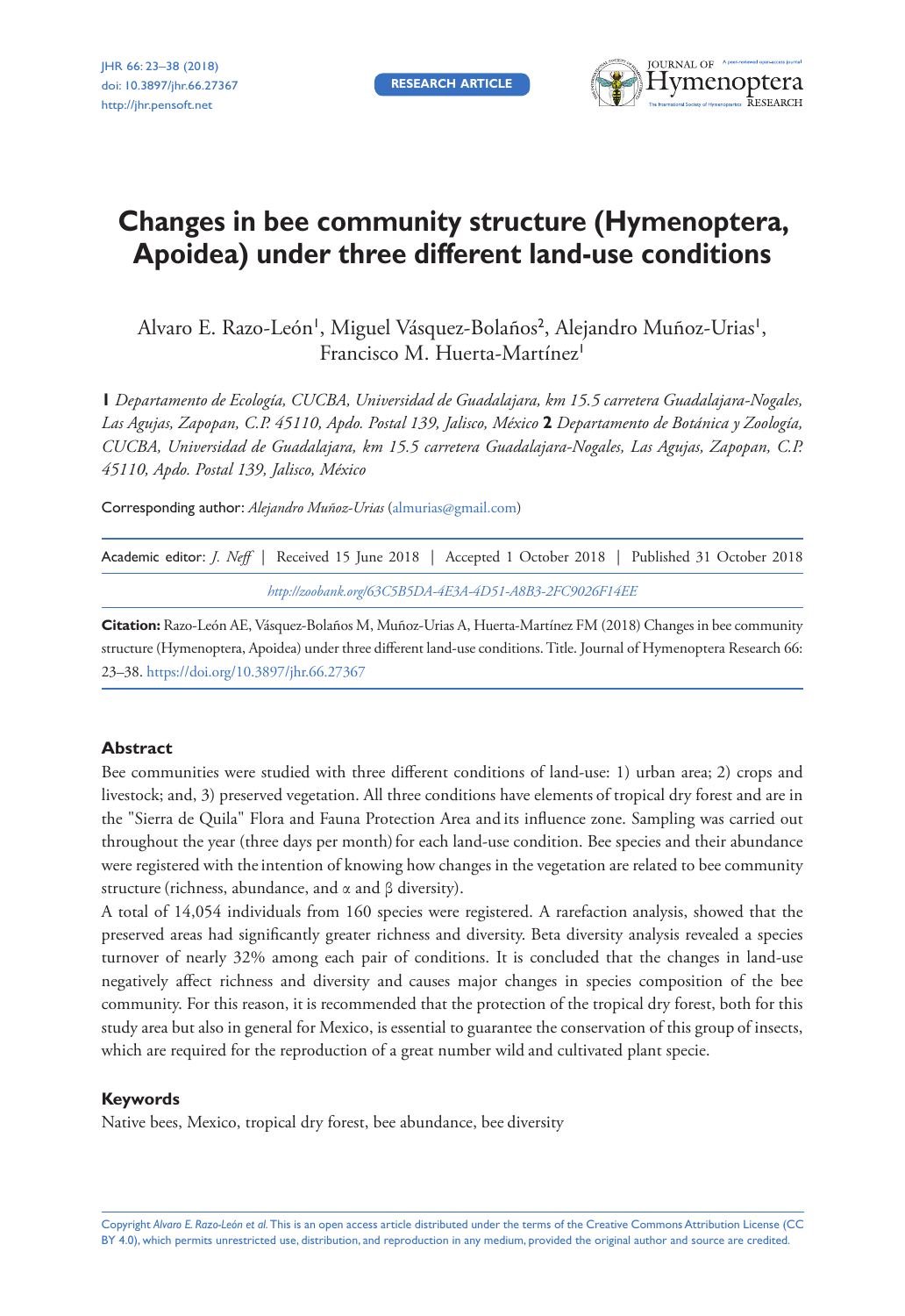### **Introduction**

Pollinators are a key component for global biodiversity, because they assist in the sexual reproduction of many plant species and play a crucial role in maintaining terrestrial ecosystems and food security for human beings (Potts et al. 2010, van der Sluijs and Vaage 2016). Approximately 80% of angiosperms depend on biotic pollination (Klein et al. 2007, Quesada et al. 2012). Bees (Hymenoptera: Apoidea) are some of the most important pollinators (Winfree et al. 2008). It is estimated that nearly 73% of cultivated plant species and more than 75% of global vegetation are pollinated by these insects (Coro 2009), which are considered the principal pollinators in tropical regions (O'Toole and Raw 1999, Nantes-Parra 2005).

Tropical dry forest present a great bee species richness in Mexico (Ayala 1988, Ayala et al. 1996), which is explained by the high diversity of entomophilous plants (Ayala 2004), and their differentiated phenology (generally, tree species flowering in dry season while herbaceous and shrub species flowering in wet season), which provides to this group of organisms, resources for most of the year (Reyes-Novelo et al. 2009). This vegetation type covered approximately 270,000 km<sup>2</sup> in 1990 but currently there are great pressures exerted on this type of forest. For example Trejo and Dirzo (2000), reported that 50% was either fragmented or existed as relicts. Furthermore, they found changes in land use on 23% of the surface and that only 27% of this type of vegetation remained intact (Trejo and Dirzo 2000).

Land use change, such as degradation or fragmentation of tropical dry forest, could have consequences on the richness and composition of bee communities. According to previous studies, bees are susceptible to the loss of their natural habitats by the fragmentation and transformation of the landscape for agricultural, livestock and urban purposes (Martins et al. 2013, Woodcock et al. 2013, Le Féon et al. 2016, Mogren et al. 2016). For this reason, it is important to compare local bee communities from disturbed environments with one from a preserved environment in the same region, as this should provide useful information for making conservation-based decisions on bee community management (Dalmazzo 2010).

Two of the most important factors for bee communities are food availability (nectar and pollen) and nesting sites (Reyes-Novelo et al. 2009). Changes in land use are expected to affect both and consequently alter the structure of these communities. Due to this, the aims of this study were: 1) to ascertain whether landscape transformations affect bee community structure (richness, abundance, and  $\alpha$  and  $\beta$  diversity) and, 2) to identify which are the bee groups most susceptible to these changes, as well as those who benefit from them.

### **Material and methods**

#### **Study area**

The study is located at Área de protección de flora y fauna Sierra de Quila, (here and after APFFSQ) and its zone of influence, which is found in the south-central portion of Jalisco,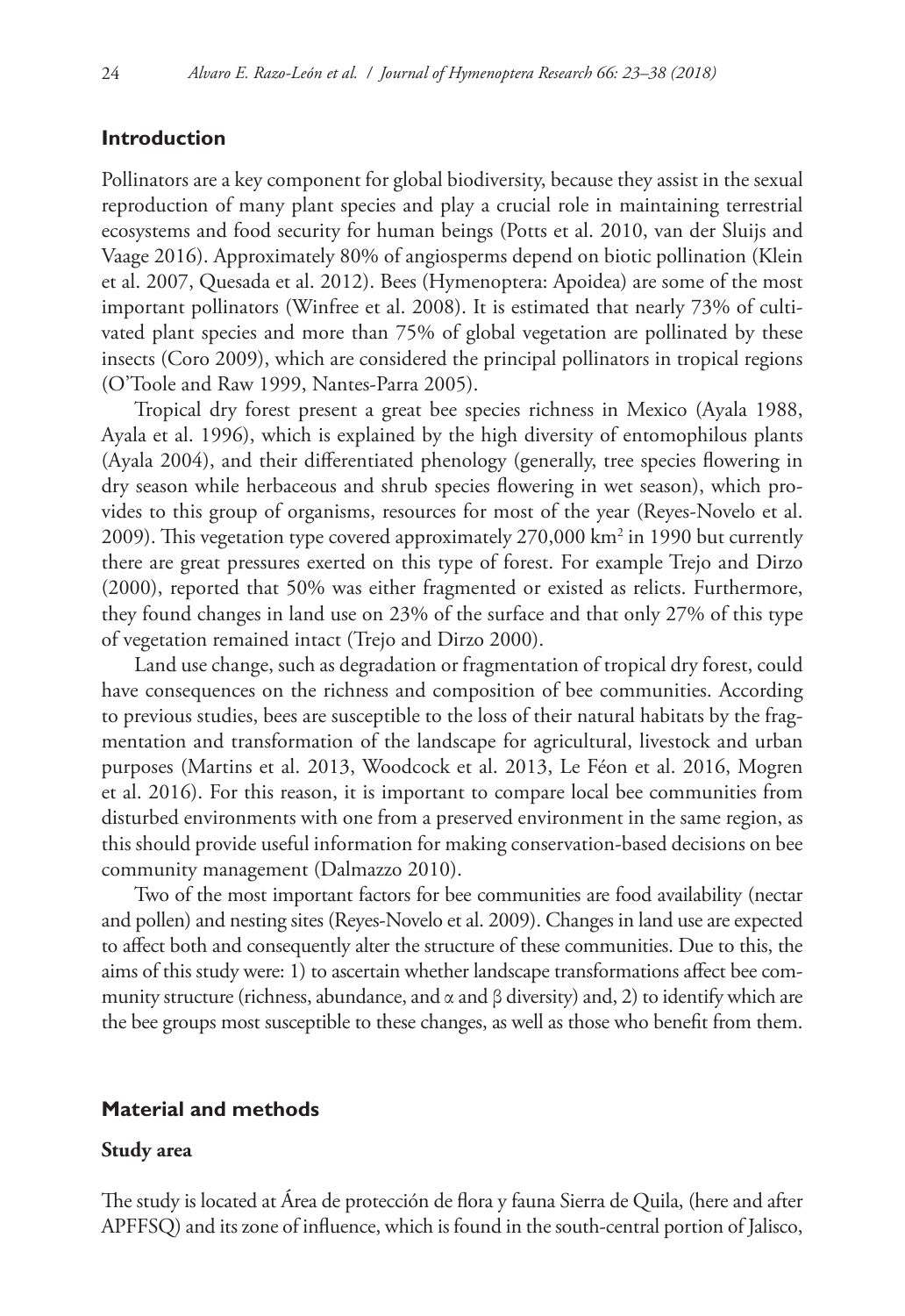Mexico (Fig. 1). It is located within the Trans-Mexican Volcanic Belt physiographic region. The research was conducted in the municipalities of Tecolotlán, Tenamaxtlán, San Martín Hidalgo and Cocula. Geographically, it is found between 20°14' and 20°22'N; 103°57' and 104°07'W (DMS), with an area of 15,912 hectares (Villavicencio et al. 2012).

#### **Data collection**

Three conditions in tropical dry forest (**TDF**) with different land-use were selected. The first was an urbanized area (**U**) at Tecolotlán, a municipality with 9,189 inhabitants (IIEG 2015); the second was an agricultural area with crops and livestock (**CL**), which begins on the area surrounding the town, and is characterized by the presence of crops (mainly corn – *Zea maysm* L.) as well as cattle ranches, which were slightly fragmented by secondary vegetation and some remaining trees of the TDF, used as living fences. The third was an area of preserved vegetation (**P**) of the TDF within the APFFSQ. Some of the most common trees in this area are from the following genera: *Bursera*, *Ceiba*, *Erythrina*, *Heliocarpus*, *Lysiloma*, *Stenocereus* and *Viguiera* (Fig. 1) (Guerrero-Nuño and López-Coronado 1997).

Sampling of wild bees was conducted throughout the year, with three sampling days per month (one working day per condition, from 10:00 to 16:00 hours). Four plots,  $50 \times 5$  m, were randomly located for each land use condition and the bees were sample walking along the transect during periods of 60 minutes per collection. Bee species presences and their abundance were recorded. Bee species that could not be determined in the field were collected using an entomological net with extension of 2.70 m on tree strata and an extension of 1.00 m for herbaceous strata. Specimens were processed according to Michener et al. (1994). Bees were then identified as precisely as possible with the help of the specialized literature, whether at a species or genus level, and then separated by morphospecies. The specimens were deposited at the Entomological Collection of Centro de Estudios en Zoología of Universidad de Guadalajara (**CZUG**).

### **Data analysis**

Sampling efficiency and richness comparison

A species accumulation curve was performed to evaluate the sampling effort per site and, as well as to compare the richness among the different conditions using ESTIMATES 9.1.0. (Colwell 2016). A rarefaction curve was also prepared using the same program.

### Bees abundance

Bee abundances with and without *Apis mellifera* were compared via analysis of variance (ANOVA) for the first case, and Kruskal-Wallis followed by the Nemenyi *post-hoc* test,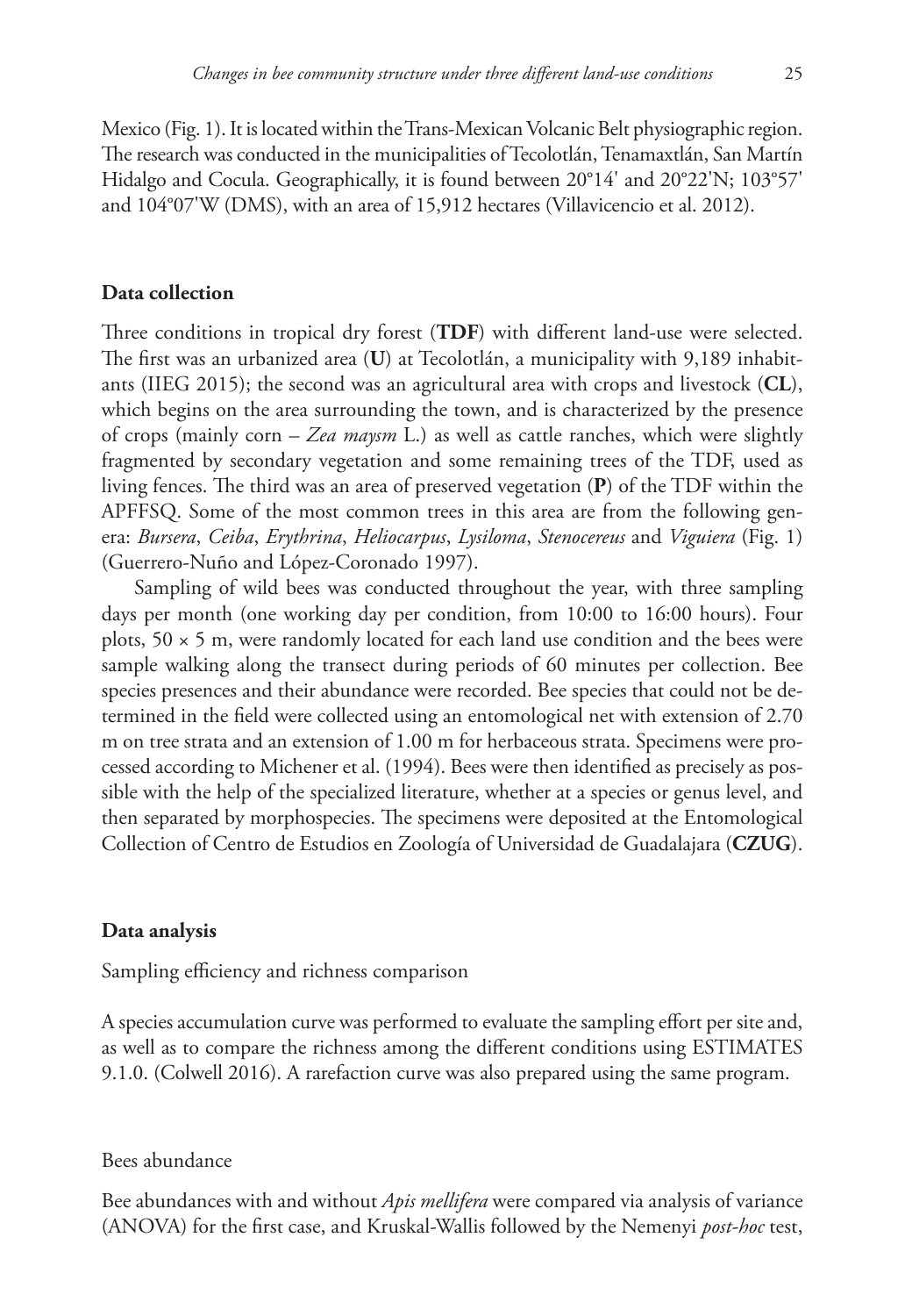

Figure 1. Location of the APFFSQ and sampling sites.

for the second case. Furthermore, Pearson's chi-squared test and residual analysis were used to compare the abundance of different bee families among the land-use conditions using the R 3.2.5 Sofware (R Core Team 2016).

### Diversity analysis

The Shannon-Wiener index was used to compare alpha diversity of sites via a confidence interval obtained using bootstrap in PAST 3.15 software (Hammer et al. 2001). In order to contrast the composition of tribes in the study areas, beta diversity index (ßsim) was estimated, while non-metric multidimensional scaling (NMDS) was used with the R 3.2.5 software (R Core Team 2016) via the 'vegan' package (Oksanen et al. 2013).

### **Results**

### **Sampling efficiency and comparison of specific richness**

A total of 14,054 bees individuals were registered, belonging to five families, 52 genera, and 160 species (Table 1) (Appendix 1). The richest (34.9 %) and most abundant (83.3 %) family was Apidae and the poorest (7 %) and least abundant (1.2 %) fam-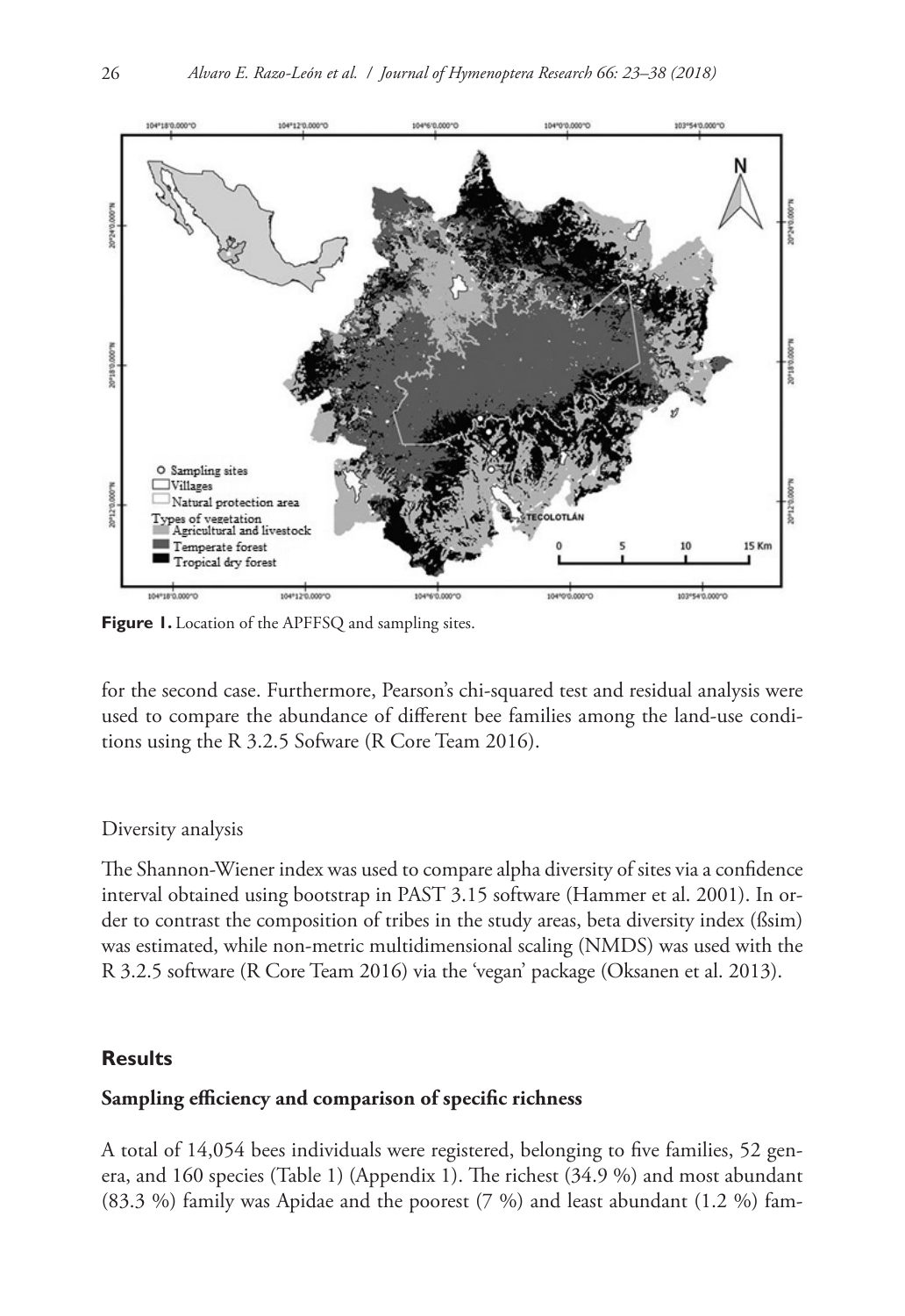| Family       | Genera | <b>Species</b> | Abundance |
|--------------|--------|----------------|-----------|
| Apidae       | 23     | 60             | 12,170    |
| Halictidae   | 8      | 33             | 759       |
| Megachilidae | 13     | 35             | 739       |
| Andrenidae   |        | 20             | 214       |
| Colletidae   | 3      | 12             | 172       |
| <b>Total</b> | 52     | 160            | 14,054    |

**Table 1.** Richness and abundance of the bee families registered.

ily was Colletidae. The bee species with the highest number of individuals were all eusocial species: *Apis mellifera*, with 7,030 individuals (49.9% of total abundance); *Partamona billineata*, with 768 individuals (5.4%); *Scaptotrigona hellwegeri* with 718 individuals (5.1%); and, *Trigona nigra* with 529 individuals (3.8 %).

The richest condition was P, with 120 species, followed by CL with 98 species and, finally U, with 81 species. The rarefaction curve among different land-use conditions indicated greater richness in P than in U and CL, although they did not present statistically significant differences (Fig. 2). Furthermore, a sampling efficiency of 88% was obtained for P (135 spp.), 77% for CL (127 spp.), and 79% for U (102 spp.) in accordance with the richness estimated by Chao 1).

### **Abundance of bees**

The highest number of bee individuals was observed in P (5,067), followed by CL (4,786) and U (4,202). The ANOVA (df = 2, *F* = 0.352, *p* = 0.704) showed no significant differences between the registered abundance of bees for the different types of land-use. If only wild bees are considered (excluding *Apis mellifera*), the greatest abundance was in  $P(2,731)$ , followed by U  $(2,418)$  and, finally, CL  $(1,876)$ . In this case, Kruskal-Wallis test (df = 2, *K* = 7.265, *p* = 0.026) indicated significant differences between median abundances, while the Nemenyi *post-hoc* test demonstrated significant differences  $(p = 0.023)$  only in terms of the abundances of bees between P and CL.

Pearson's chi-squared test showed a dependency between land-use and bee family abundance (df =  $8$ ,  $\chi^2$  = 560.2715,  $p < 0.05$ ) (Table 2), while residual analysis indicated that abundance of Colletidae, Andrenidae and Megachilidae are positively related to P. The Halictidae was primarily associated with U where they were most abundant, while the Apidae registered the highest abundance in CL (Fig. 3).

#### **Diversity analysis**

The Shannon-Wiener index  $(H')$  values presented significant differences with a  $p < 0.05$ , P obtained a greater level of diversity compared to the other types of land-use, followed by U and, finally CL. Evenness (J') is lower in CL, while U and P presented similar even-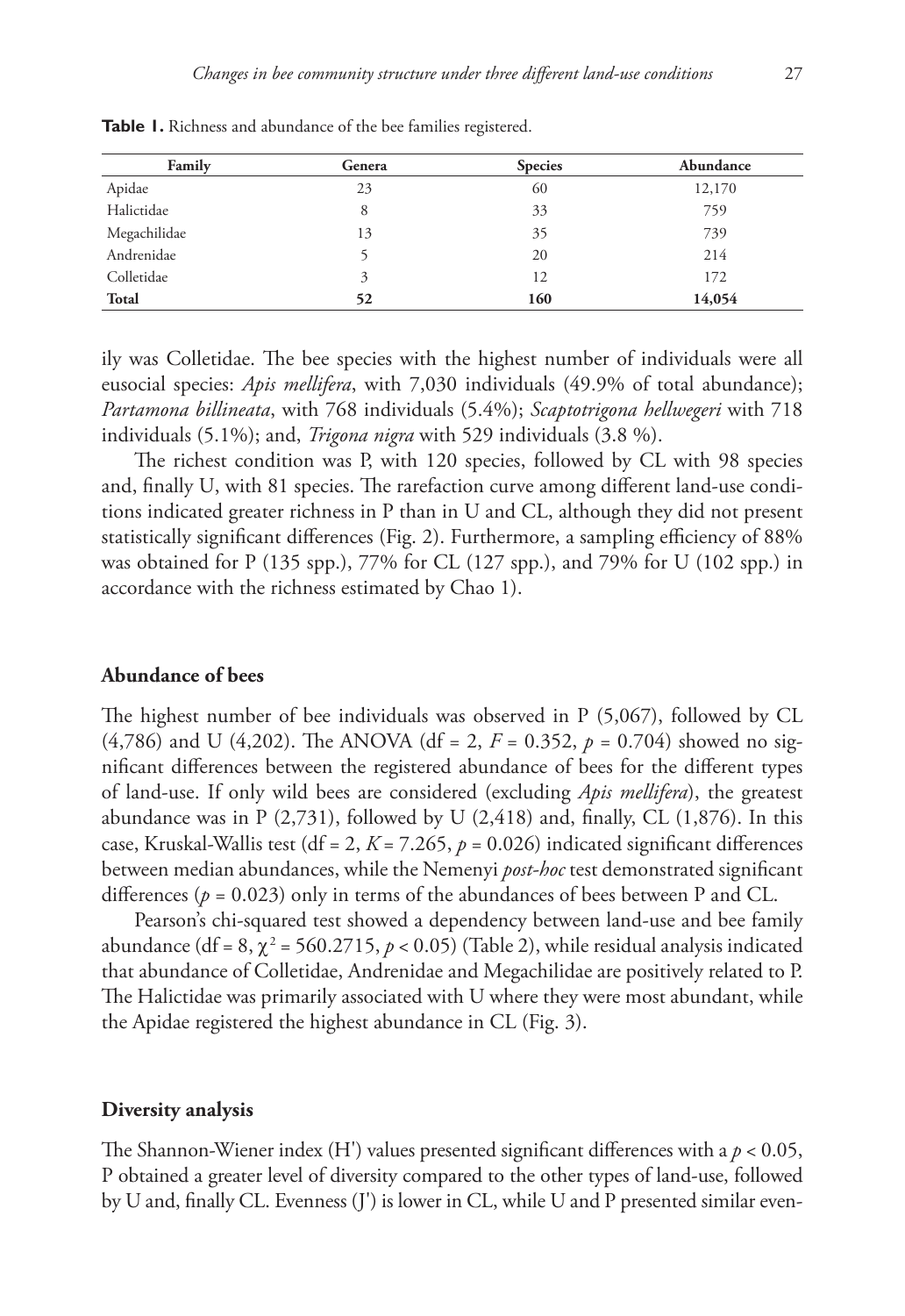

Figure 2. Rarefaction curve for bee richness among the different land-use conditions.



Figure 3. Residual analysis with Pearson's chi-squared test to compare independence between bee family and land use conditions.

ness. Moreover, when only wild bees were considered, diversity was higher in P. This is due to the elevated abundance of *Apis mellifera* (Table 3).

The beta diversity index (βsim) showed an average species turnover rate of about 32% for each condition. In terms of bee species composition change, the highest was between U and CL (36%), followed by P and U with 30% and finally between CL and P with 27%.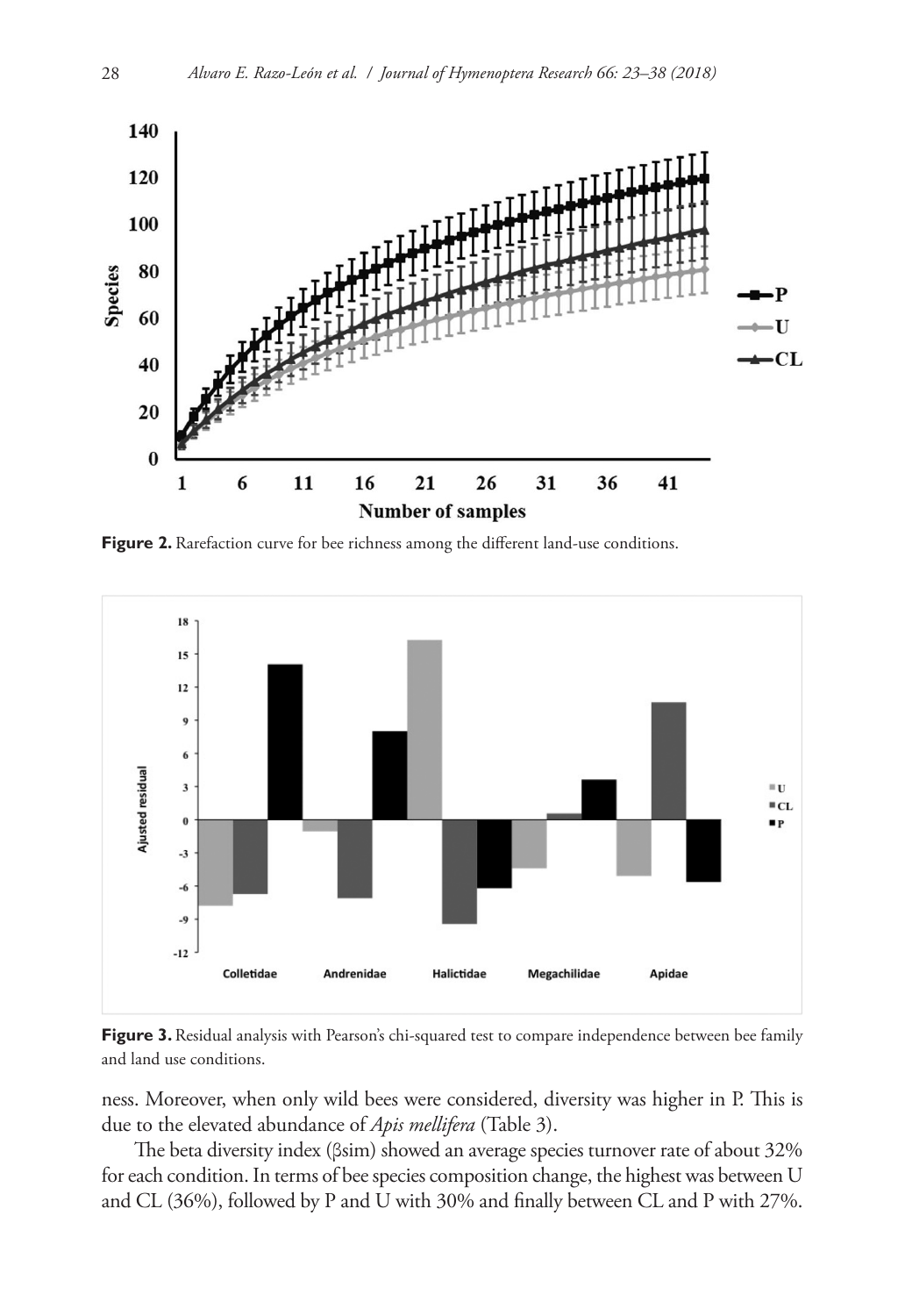| Family       |               | CL.          |              |
|--------------|---------------|--------------|--------------|
| Apidae       | 3,545 (1,748) | 4,345(1,434) | 4,279(1,943) |
| Halictidae   | 427           | 141          | 192          |
| Megachilidae | 168           | 259          | 313          |
| Andrenidae   | 57            | 24           | 133          |
| Colletidae   |               | 17           | 150          |

**Table 2.** Abundance per bee family in different conditions of land-use. Abundance of Apidae without *Apis mellifera* between parentheses.

**Table 3.** Shannon-Wiener diversity index (H') per land-use condition and their confidence intervals (IC 95%) via bootstrap, and maximum diversity (H'max), Evenness (J'), including *Apis mellifera* and excluding *A. mellifera.*

|                        | H'                 | -CI $95%$ | $+CI$ 95% | H'max |       |
|------------------------|--------------------|-----------|-----------|-------|-------|
| Including A. mellifera |                    |           |           |       |       |
| U                      | 2.605 <sup>b</sup> | 2.561     | 2.666     | 4.40  | 0.591 |
| <b>CL</b>              | 1.933c             | 1.889     | 2.00      | 4.58  | 0.421 |
| P                      | 2.755a             | 2.703     | 2.813     | 4.79  | 0.574 |
| Excluding A. mellifera |                    |           |           |       |       |
| U                      | 3.342 <sup>b</sup> | 3.313     | 3.403     | 4.39  | 0.760 |
| <b>CL</b>              | $3.225^{b}$        | 3.187     | 3.319     | 4.57  | 0.704 |
| $\mathbf{P}$           | 3.830 <sup>a</sup> | 3.790     | 3.878     | 4.78  | 0.800 |

Measurements with the same letter do not differ statistically, according to the confidence intervals.

The indirect ordination performed with NMDS resulted in a stress value of 0.1326, that shows a gradual separation of the three different land-use conditions along the first axis, where on the left side are located U sites, CL sites in the center, and P sites on the right side. The tribe Anthophorini and tribes of the Halictidae were associated with the U, while tribes of the Apidae and one megachilid tribe were located principally between the U and CL areas. The Lithurgini, two tribes of the Andrenidae and two cleptoparasite tribes (Ericrocidini, Epeolini) were associated with the CL, while the Xylocopini was associated with the P and CL areas. Tribes of Colletidae, Andrenidae, and Megachilidae and two apid tribes were found in P (Fig. 4).

### **Discussion**

The highest bee richness was registered in P while the only significant differences were recorded between U and P. The results indicate a gradient in richness related to the habitat conservation. This finding is supported by different studies which show that the destruction of the habitat, for agriculture or urbanization, is principally responsible for bee species reduction, up to the point of local extinction for some species (Frankie et al. 1997, Martins et al. 2013). Furthermore, in a meta-analysis, Winfree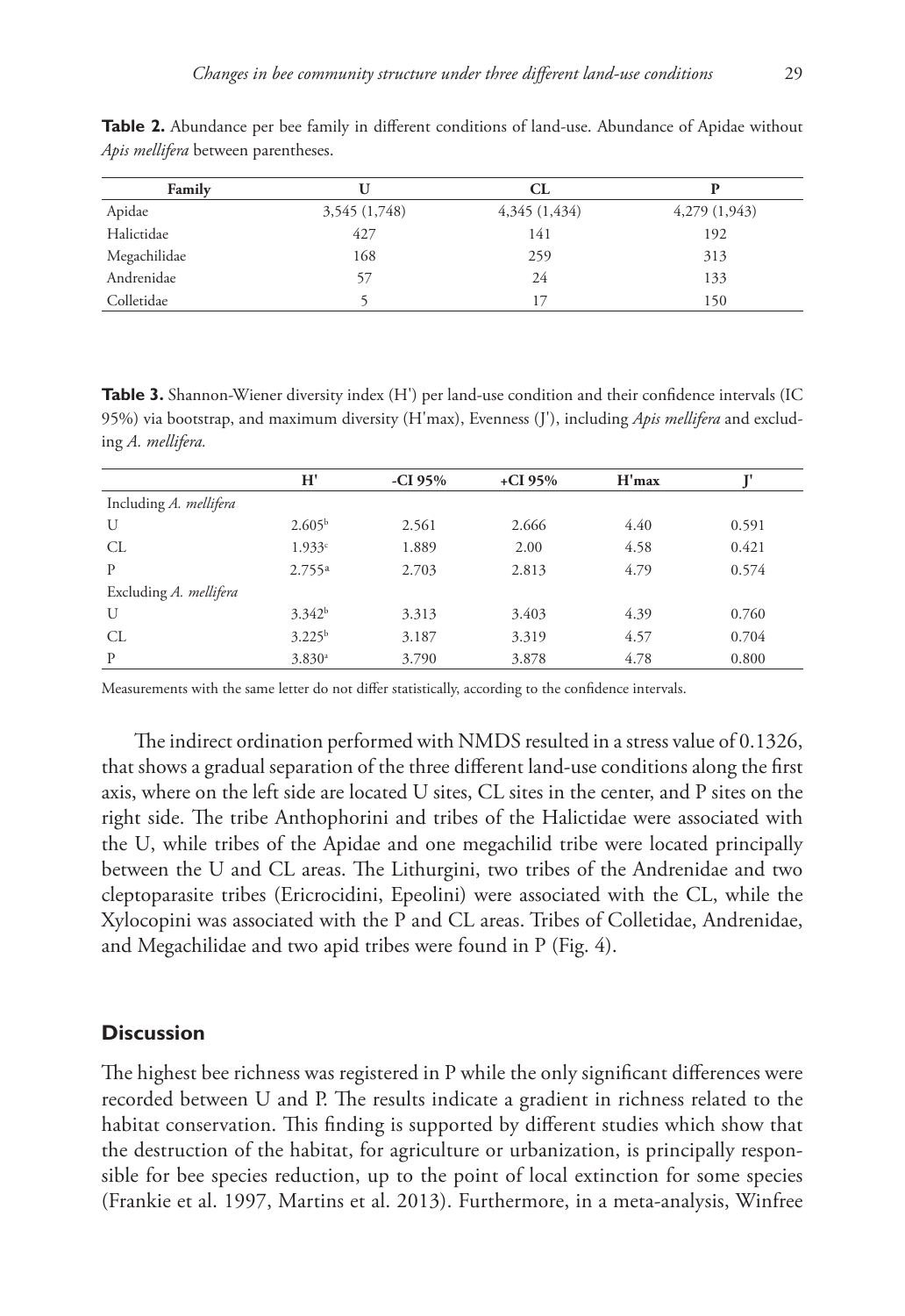

**Figure 4.** Ordination diagram derived from NMDS for the different land-use areas and bee tribal data.

et al. (2009), report that bee richness decreases with increasing anthropogenic disturbance, while Ricketts et al. (2008), found that on average the richness of pollinators (principally bees) in crops decreased by half as the distance from preserved habitat increased to 1500 m.

The decrease in bee richness is related to their dependence on various resources to complete their lifecycle, such as food resources (pollen and nectar) and nesting substrates (either from the soil or vegetation), and materials for constructing their nests (Winfree 2010). The reason that a greater number of bee species is registered in the preserved area is possibly due to a greater availability of plant species for food, being that bee richness has been positively related to the richness of flowers (Carper et al. 2014) and to a great floral diversity, which provide food to a great variety of specialist and generalist bee species (Martins et al. 2013).

The abundance of bees did not differ significantly between the three land-use conditions. This agrees with various studies that report a similar or greater abundance in human modified areas (Carper et al. 2014, Mallinger et al. 2016, Nantes-Parra et al. 2008, Olalde-Estrada et al. 2015, Otero and Sandino 2003, Tonhasca et al. 2002); this occurs in sites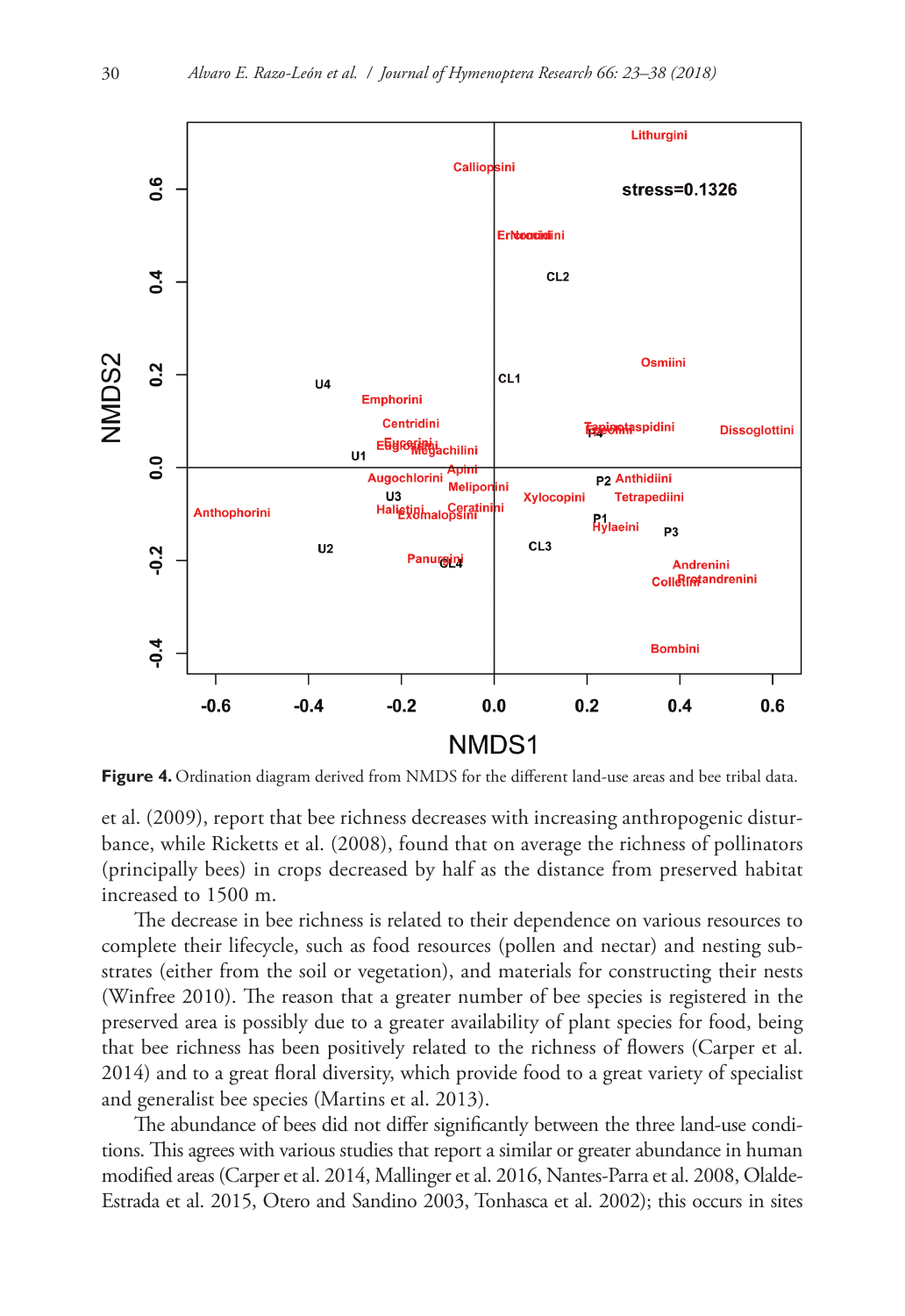with moderate disturbance with gaps on forest canopy, which facilitate grow of herbaceous layer (Carper et al. 2014). This also shows that urban areas could be important for bee communities, despite the modification of vegetation, because they offer ornamental and wild flowers, particularly because they are watering them in times when native vegetation is diminished, as well as nesting resources associated to human constructions (Dalmazzo 2010). The differences in abundance between the P and CL when *Apis mellifera* is excluded from analysis could be due to the same reasons that affect bee richness in addition to the use of pesticides in the crops which affect wild bees (Winfree 2010).

The number of individuals per family varied, Andrenidae, Megachilidae and Colletidae being far less abundant than the Apidae and Halictidae. Potts et al. (2003) found the Andrenidae positively associated with annual plant diversity, and Megachile with plant richness, pollen and available nectar. Vergara (2005) suggests that, in areas with agricultural activity, bee genera that nest in the soil, including andrenids and colletids, are under-represented due to plowing for agricultural activities and the presence of livestock, which affect nesting. While Halictidae presented greater abundance in the urban area, this is possibly because most of the registered bees of this family are small (<1 cm) and most of them are polilectic (Michener 2000).

Banaszak-Cibicka and Zmihorski (2012), reported that urban areas contain small green isolated island (parks and gardens), that promote the abundances of small bees, which require only a small amount of food. Winfree et al. (2009), indicate that they do not have problems in finding nesting sites in disturbed areas.

Total bee abundance tends to decline at disturbed sites, while individual species present different responses, some of them show drastic reduction in their populations, while others remain stable or even increase with land-use change (Winfree et al. 2008). For this reason, the use of the habitat according to bee species plays an important role. Bees that require specific conditions for their development, become the most vulnerable to the disappearance of their habitat. On the other hand, if the resources generated by the modification of the habitat is exploited by the bees, they could survive in disturbed areas (Winfree 2010). That is the reason why bees that can use a wide variety of resources are often able to compensate when circumstances change, although some species disappear due to land use changes. The higher richness and evenness patterns in preserved areas is supported by Reyes-Novelo et al. (2009), who explain that in disturbed areas some species disappear locally and the abundance of others decreases, which modifies dominance.

Finally, β diversity showed a medium level of species turnover rate among conditions, despite the maximum distance between sampling sites was 6 km. The structure of bee community contrasts with P and U, in which tribes such as Halictini and Anthophorini (due to the high abundance of *Anthophora squammulosa*) are associated with the urban area. The tribes of the Andrenidae, Colletidae, Megachilidae and Apidae, such as bumblebees (Bombini), are strongly associated with P, while the CL area is found at the mid-point of the gradient. This suggests that disturbance, with its variations in micro-environments and food and nesting resource has a significant effect on bee community species composition.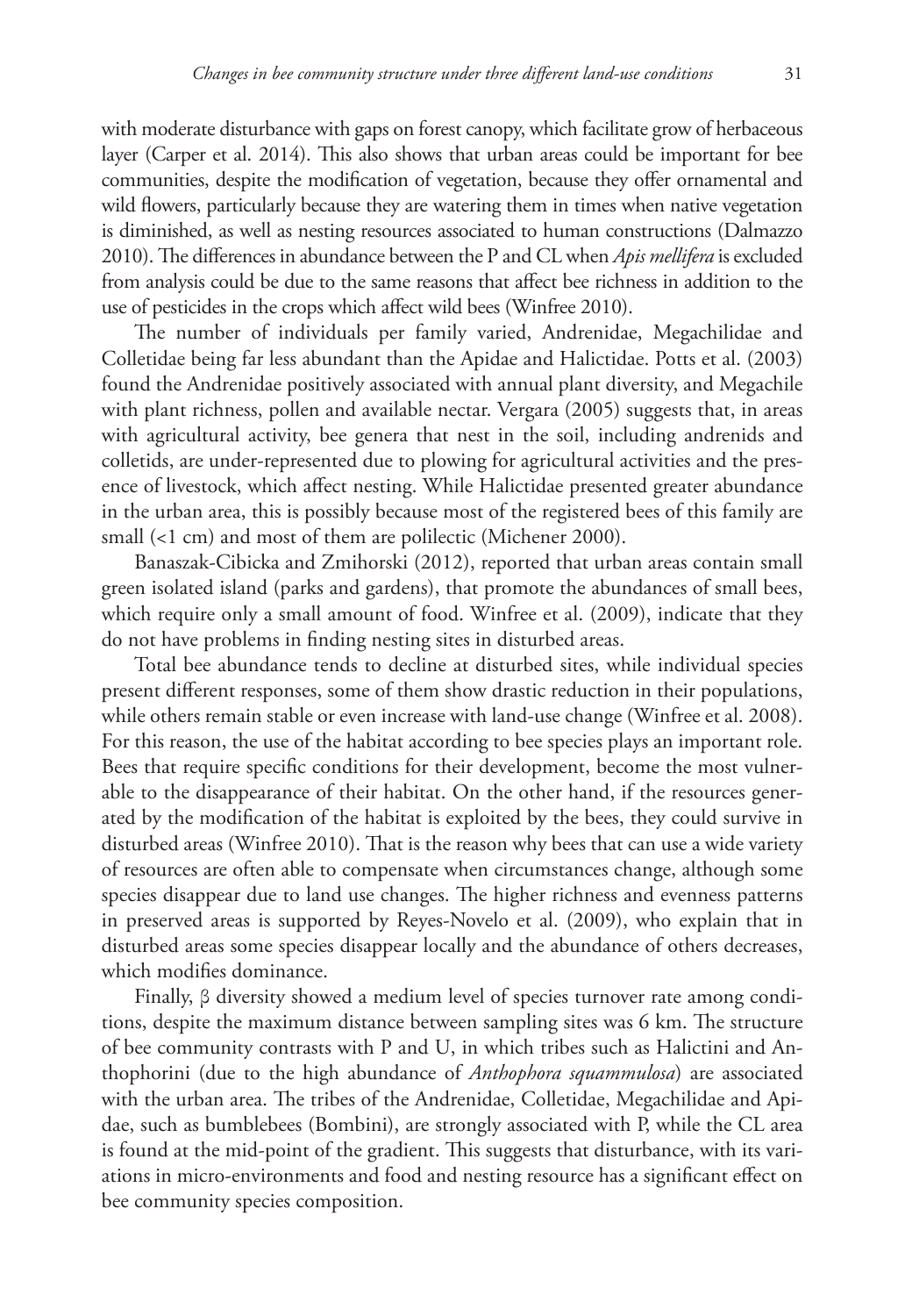The bee fauna of the TDF in Mexico is one of the richest and most diverse in the country (Ayala 2004), so, the protection of this type of vegetation is crucial for the conservation of this group of insects, given that the reduction of these native pollinators could have a negative economic impact on crops (Maass et al. 2005). As the expansion of human settlement and the population growth or production activities have led to the process of deforestation, fragmentation and degradation of this forest (Maass et al. 2010), Trejo and Dirzo (2000) report that approximately 3.7% of the TDF of the total area of Mexico (72,850  $km^2$ ) remains relatively intact and with a high annual deforestation rate of 2.02% of the total coverage.

### **Conclusions**

The APFFSQ is an important site for maintaining wild bee diversity, given that 200 species of bees were registered in the area, of which 160 are present in the TDF (Razo-León 2015). According to Ortega, (2007), the TDF covered 19.84% of APFFSQ (2,797 ha) in 1993, by the year 2000, it only covered 15.25% (2,149 ha), this means that the TDF lost 23.2% of its area in seven years, because it is rounded by agricultural or livestock production areas which make it more vulnerable to transformation. This leads to the conclusion that change in land-use negatively affects the richness, abundance, and diversity of species of bee community, for this reason it is recommended that the TDF in Mexico should be protected in order to guarantee the conservation of this group of insects.

### **Acknowledgments**

We thank anonymous reviewers for suggesting improvements to the manuscript. A doctoral scholarship from CONACYT, Hugo Eduardo Fierros-López (CUCBA, University of Guadalajara) for the identification of bees, Regional Committee for the Protection and Promotion of the Natural Resources of the Sierra de Quila A.C. for all its institutional and logistical support, Raymundo Villavicencio and Victoria Belen Muñoz for the preparation of the map.

### **References**

- Ayala R (1988) Abejas silvestres (Hymenoptera: Apoidea) de Chamela, Jalisco, México. Folia Entomologica Mexicana 73: 395–493.
- Ayala R, Griswold TL, Yanega D (1996) Apoidea (Hymenoptera). In: Llorente J, García A, González E (Eds) Biodiversidad, taxonomía, y biogeografía de artrópodos de México: Hacia una síntesis de su conocimiento. UNAM-CONABIO, Ciudad de México, 423–464.
- Ayala R (2004) Fauna de abejas silvestres (Hymenoptera: Apoidea). In: García AN, Ayala R (Eds) Artrópodos de Chamela. UNAM, Ciudad de México, 193–219.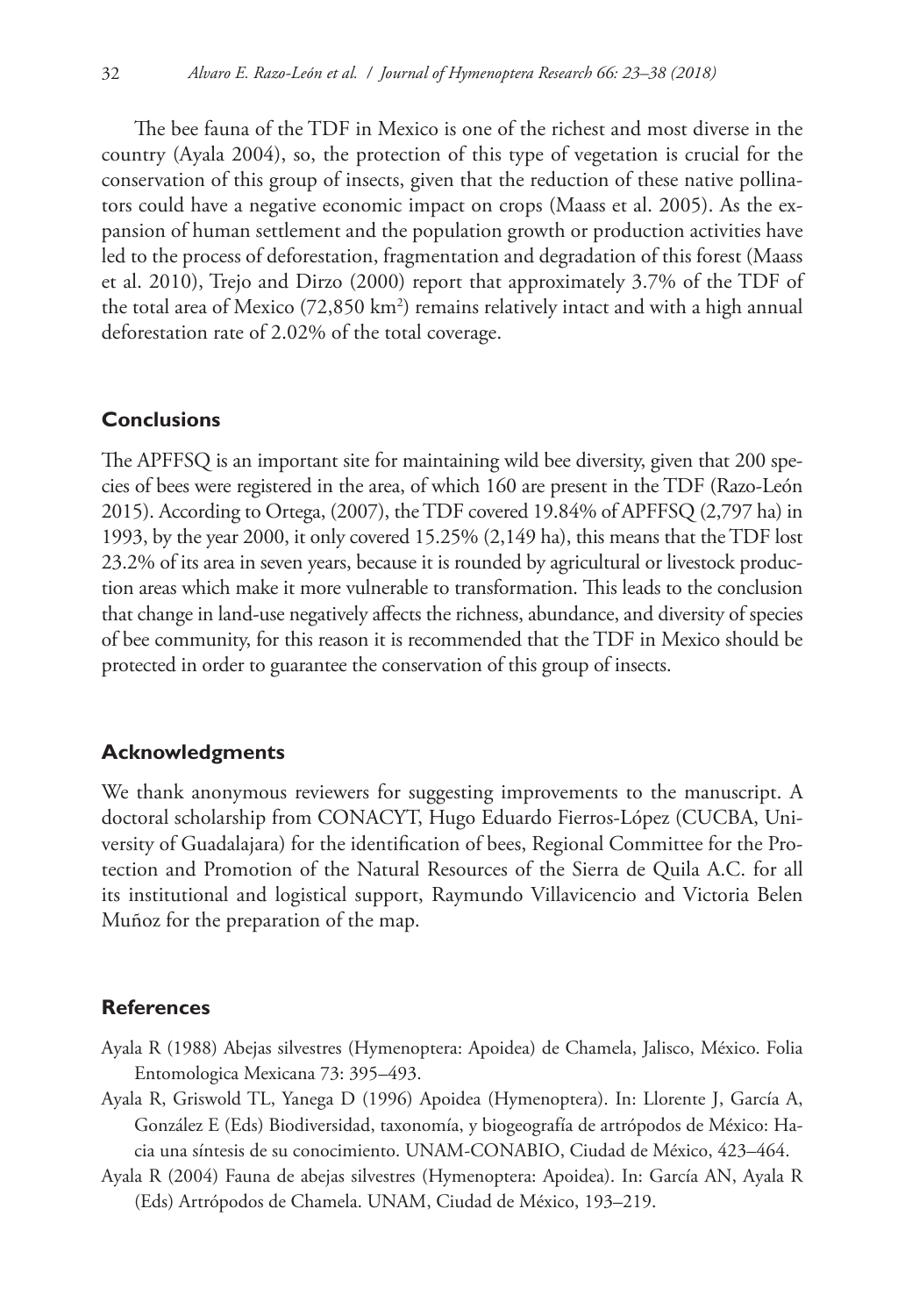- Banaszack-Cibicka W, Zmihorski M (2012) Wild bees along an urban gradient: winners and loser. Journal of Insect Conservation 16(3): 331–343. [https://doi.org/10.1007/s10841-](https://doi.org/10.1007/s10841-011-9419-2) [011-9419-2](https://doi.org/10.1007/s10841-011-9419-2)
- Campos-Navarrete MJ, Parra-Tabla V, Ramos-Zapata J, Díaz-Castelazo C, Reyes-Novelo E (2013) Structure of plant–Hymenoptera networks in two coastal shrub sites in Mexico. Arthopod Plant Interaction 7(6): 607–617. <https://doi.org/10.1007/s11829-013-9280-1>
- Carper AL, Adler LS, Warren PS, Irwin RE (2014) Effects of suburbanization on forest bee communities. Environmental Entomology 43(2): 253–262.<https://doi.org/10.1603/EN13078>
- Colwell RK (2016) EstimateS 9.1.0. University of Connecticut, Storrs, USA. [http://purl.oclc.](http://purl.oclc.org/estimates) [org/estimates](http://purl.oclc.org/estimates)
- Coro AM (2009) La crisis de los polinizadores. Biodiversitas 85: 1–5.
- Dalmazzo M (2010) Diversidad y aspectos biológicos de abejas silvestres de un ambiente urbano y otro natural de la región central de Santa Fe, Argentina. Revista de la Sociedad Entomológica Argentina 69(1–2): 33–44.
- Frankie GW, Vinson SB, Rizzardi MA, Griswold TL, O'Keefe S, Snelling RR (1997) Diversity and abundance of bees visiting a mass flowering tree species in disturbed seasonal dry forest, Costa Rica. Journal of the Kansas Entomological Society 70(4): 281–296.
- Guerrero-Nuño JJ, López-Coronado GA (1997) La vegetación y la flora de la Sierra de Quila. Universidad de Guadalajara, Guadalajara, 134 pp.
- Hammer Ř, Harper DAT, Ryan PD (2001) PAST: Paleontological Statistics Software Package for Education and Data Analysis Palaeontologia Electronica. <http://palaeo-> electronica. org/2001\_1/past/issue1\_01.htm
- IIEG (2015) Instituto de Información Estadística y Geográfica del Estado de Jalisco con base en INEGI, censos y conteos nacionales. [http://www.iieg.gob.mx/contenido/Municipios/](http://www.iieg.gob.mx/contenido/Municipios/Tecolotlan.pdf) [Tecolotlan.pdf](http://www.iieg.gob.mx/contenido/Municipios/Tecolotlan.pdf)
- Klein AM, Vaissiere BE, Cane JH, Steffan-Dewenter I, Cunningham SA, Kremen C, Tscharntke T (2007) Importance of pollinators in changing landscapes for world crops. Procceedings of Royal Society B 274(1608): 303–313.<https://doi.org/10.1098/rspb.2006.3721>
- Le Féon V, Poggio SL, Torretta JP, Bertrand C, Molina GA, Burel F, Ghersa CM (2016) Diversity and life-history traits of wild bees (Insecta: Hymenoptera) in intensive agricultural landscapes in the Rolling Pampa, Argentina. Journal of Natural History 50(19–20): 1175– 1196.<https://doi.org/10.1080/00222933.2015.1113315>
- Maass M, Balvanera P, Castillo A, Daily GC, Mooney HA, Ehrlich P, Quesada M, Miranda A, Jaramillo VJ, Garcia-Oliva F, Martinez-Yrizar A, Cotler H, Lopez-Blanco J, Perez-Jimenez A, Burquez A, Tinoco C, Ceballos G, Barraza L, Ayala R, Sar J (2005) Ecosystem services of tropical dry forests: insights from long-term ecological and social research on the Pacific Coast of Mexico. Ecology and Society 10(1): 17–39. [https://doi.org/10.5751/](https://doi.org/10.5751/ES-01219-100117) [ES-01219-100117](https://doi.org/10.5751/ES-01219-100117)
- Maass M, Búrquez A, Trejo I, Valenzuela D, González MA, Rodríguez M, Arias H (2010) Amenazas. In: Ceballos G, Martínez L, García A, Espinoza E, Creel JB, Dirzo R (Eds) Diversidad, amenazas y áreas prioritarias para la conservación de las Selvas Secas del Pacífico de México. FCE-CONABIO-TELMEX-CONANP-WWF México-EcoCiencia SC, Ciudad de México, 321–346.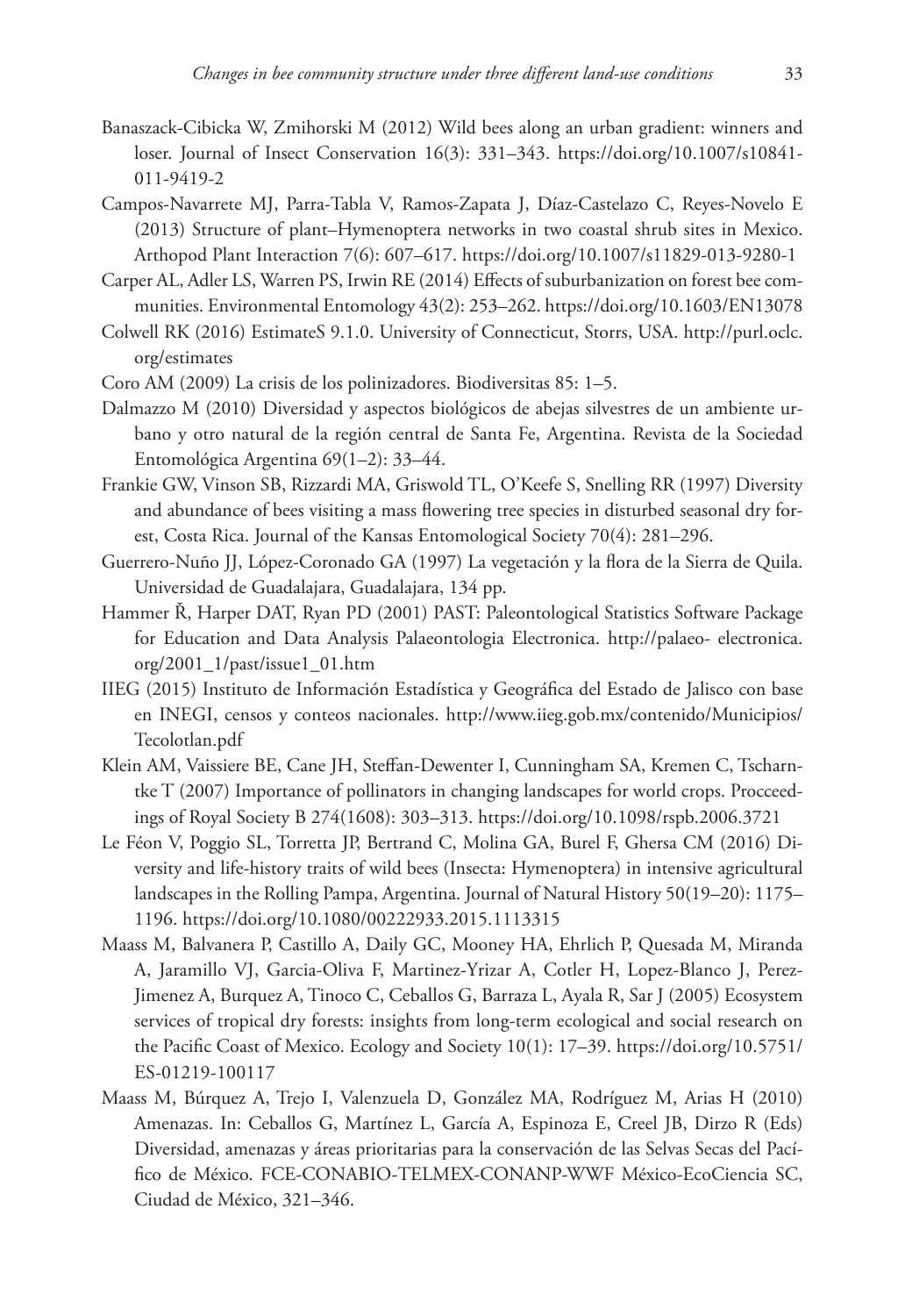- Mallinger RE, Gibbs J, Gratton C (2016) Diverse landscapes have a higher abundance and species richness of spring wild bees by providing complementary floral resources over bees' foraging periods. Landscape Ecology 31(7): 1523–1535.<https://doi.org/10.1007/s10980-015-0332-z>
- Martins AC, Gonçalves RB, Melo GA (2013) Changes in wild bee fauna of a grassland in Brazil reveal negative effects associated with growing urbanization during the last 40 years. Zoologia (Curitiba) 30(2): 157–176.<https://doi.org/10.1590/S1984-46702013000200006>
- Michener CD, McGinley RJ, Fanforth BN (1994) The Bee Genera of North and Central America (Hymenoptera: Apoidea). Smithsonian Institution Press, Washington, 208 pp.
- Mogren CL, Rand TA, Fausti SW, Lundgren JG (2016) The effects of crop intensification on the diversity of native pollinator communities. Environmental Entomology 45(4): 865– 872.<https://doi.org/10.1093/ee/nvw066>
- Nantes-Parra G (2005) Abejas silvestres y polinización. Manejo Integrado de Plagas y Agroecología 75: 7–20.
- Nantes-Parra G, Palacios E, Parra A (2008) Efecto del cambio del paisaje en la estructura de la comunidad de abejas sin aguijón (Hymenoptera: Apidae) en Meta, Colombia. Revista de Biología Tropical 56(3): 1295–1308.
- O'Toole C, Raw A (1999) Bees of the world. Facts on file, New York, 192 pp.
- Oksanen J, Blanchet FG, Kindt R, Legendre P, Minchin PR, O'Hara RB, Simpson GL, Solymos P, Henry M, Stevens H, Szoecs E, Wagner H (2013) Package 'vegan' version 2.0–10. En Community ecology package. [http://www.r-project.org.](http://www.r-project.org)
- Olalde-Estrada I, Cano-Santana Z, Castellanos-Vargas II, Balboa-Aguilar CC (2015) Variación Espacio-Temporal en la Densidad y Diversidad de Abejas en sitios de Bosque Tropical Caducifolio Sujetos a Disturbio en el Ejido San José Tilapa, Puebla. Entomología Mexicana 2: 533–539.
- Ortega CCA (2007) Estudio Temporal de la Fragmentación Forestal del Área de Protección de Flora y Fauna "Sierra de Quila" en el Estado de Jalisco, Mediante Sistemas de Información Geográfica (SIG). Thesis. Universidad de Guadalajara, Guadalajara.
- Otero JT, Sandino JC (2003) Capture Rates of Male Euglossine Bees across a Human Intervention Gradient, Chocó Region, Colombia. Biotropica 35(4): 520–529.
- Potts SG, Biesmeijer JC, Kremen C, Neumann P, Schweiger O, Kunin WE (2010) Global pollinator declines: trends, impact and drivers. Trends in Ecology and Evolution 25(6): 345–353.<https://doi.org/10.1016/j.tree.2010.01.007>
- Potts SG, Vulliamy B, Dafni A, Ne'eman G, Willmer P (2003) Linking bees and flowers: How do floral communities structure pollinator communities? Ecology 84(10): 2628–2642. <https://doi.org/10.1890/02-0136>
- Quesada M, Rosas F, Lópezaraiza M, Aguilar R, Ashworth L, Rosas GV, Sánchez MG, Martén RS (2012) Ecología y Conservación Biológica de Sistemas de Polinización de Plantas Tropicales. In: del Val E, Bouge K (Eds) Ecología y Evolución de las Interacciones bióticas*.*  Fondo de Cultura Económica, CIECO y UNAM. Ciudad de México, 75–100.
- R Core Team (2016) R: A language and environment for statistical computing. R Foundation for Statistical Computing, Vienna.<http://www.R-project.org/>
- Reyes-Novelo E, Méléndez VR, Ayala R, Delfín HG (2009) Abejas Silvetres (Hymenoptera: Apoidae) como Bioindicadores en el Neotrópico. Tropical and Subtropical Agroecosytems 10(1): 1–13.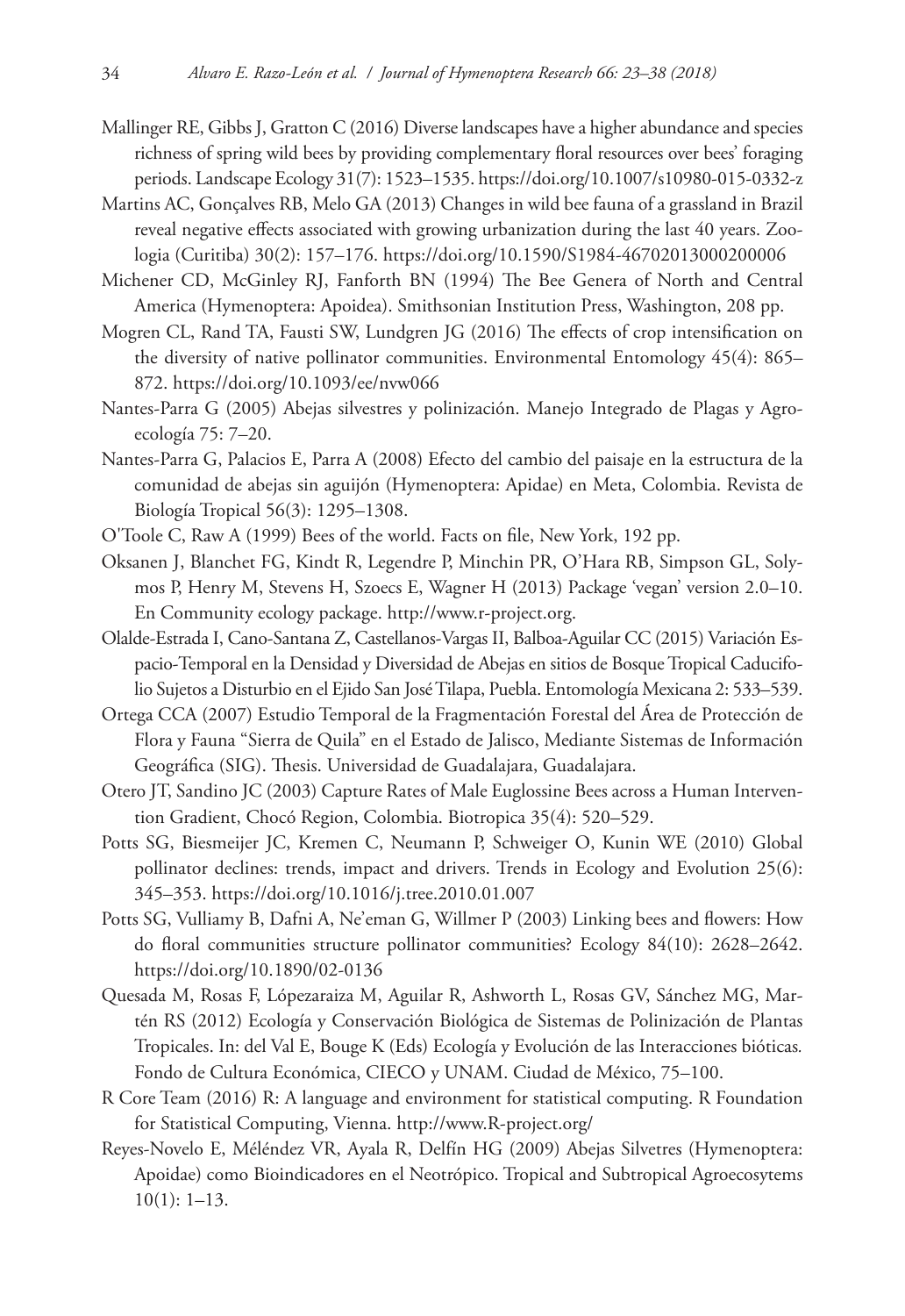- Ricketts TH, Regetz, J, Steffan-Dewenter I, Cunningham SA, Kremen C, Bogdanski A, Morandin LA (2008) Landscape effects on crop pollination services: are there general patterns? Ecology letters 11(5): 499–515. <https://doi.org/10.1111/j.1461-0248.2008.01157.x>
- Tonhasca Jr A, Blackmer JL, Albuquerque GS (2002) Abundance and Diversity of Euglossine Bees in the Fragmented Landscape of the Brazilian Atlantic Forest. Biotropica 34(3): 416–422.<https://doi.org/10.1111/j.1744-7429.2002.tb00555.x>
- Trejo I, Dirzo R (2000) Deforestation of seasonally dry tropical forest: a national and local analysis in Mexico. Biological Conservation 94(2): 133–142. [https://doi.org/10.1016/](https://doi.org/10.1016/S0006-3207(99)00188-3) [S0006-3207\(99\)00188-3](https://doi.org/10.1016/S0006-3207(99)00188-3)
- van der Sluijs JP, Vaage NS (2016) Pollinators and Global Food Security: The Need for Holistic Global Stewardship. Food Ethics 1(1): 75–91.<https://doi.org/10.1007/s41055-016-0003-z>
- Vergara CH (2005) Effects of Agriculture on Bee Community (Hymenoptera: Apoidea). Journal of Agronomy 4(4): 277–280.<https://doi.org/10.3923/ja.2005.277.280>
- Villavicencio R, Santiago AL, Godínez JJ, Chávez JM, Toledo SL (2012) Efecto de la fragmentación sobre la regeneración natural en la Sierra de Quila, Jalisco. Revista Mexicana de Ciencias Forestales 3(11): 9–23.
- Winfree R, Williams NM, Gaines H, Ascher JS, Kremen C (2008) Wild Bee Pollinators Provide the Majority of Crop Visitation across Land-Use Gradients in New Jersey and Pennsylvania, USA. Journal Applied Ecology 45(3): 793–802. [https://doi.org/10.1111/j.1365-](https://doi.org/10.1111/j.1365-2664.2007.01418.x) [2664.2007.01418.x](https://doi.org/10.1111/j.1365-2664.2007.01418.x)
- Winfree R, Aguilar R, Vázquez DP, LeBuhn G, Aizen MA (2009) A meta-analysis of bees' responses to anthropogenic disturbance. Ecology 90(8): 2068–2076. [https://doi.](https://doi.org/10.1890/08-1245.1) [org/10.1890/08-1245.1](https://doi.org/10.1890/08-1245.1)
- Winfree R (2010) The conservation and restoration of wild bees. Annals of the New York Academic of Sciences 1195: 169–197.<https://doi.org/10.1111/j.1749-6632.2010.05449.x>
- Woodcock BA, Edwards M, Redhead J, Meek WR, Nuttall P, Falk S, Pywell RF (2013) Crop flower visitation by honeybees, bumblebees and solitary bees: Behavioural differences and diversity responses to landscape. Agriculture, Ecosystems and Environment 171: 1–8. <https://doi.org/10.1016/j.agee.2013.03.005>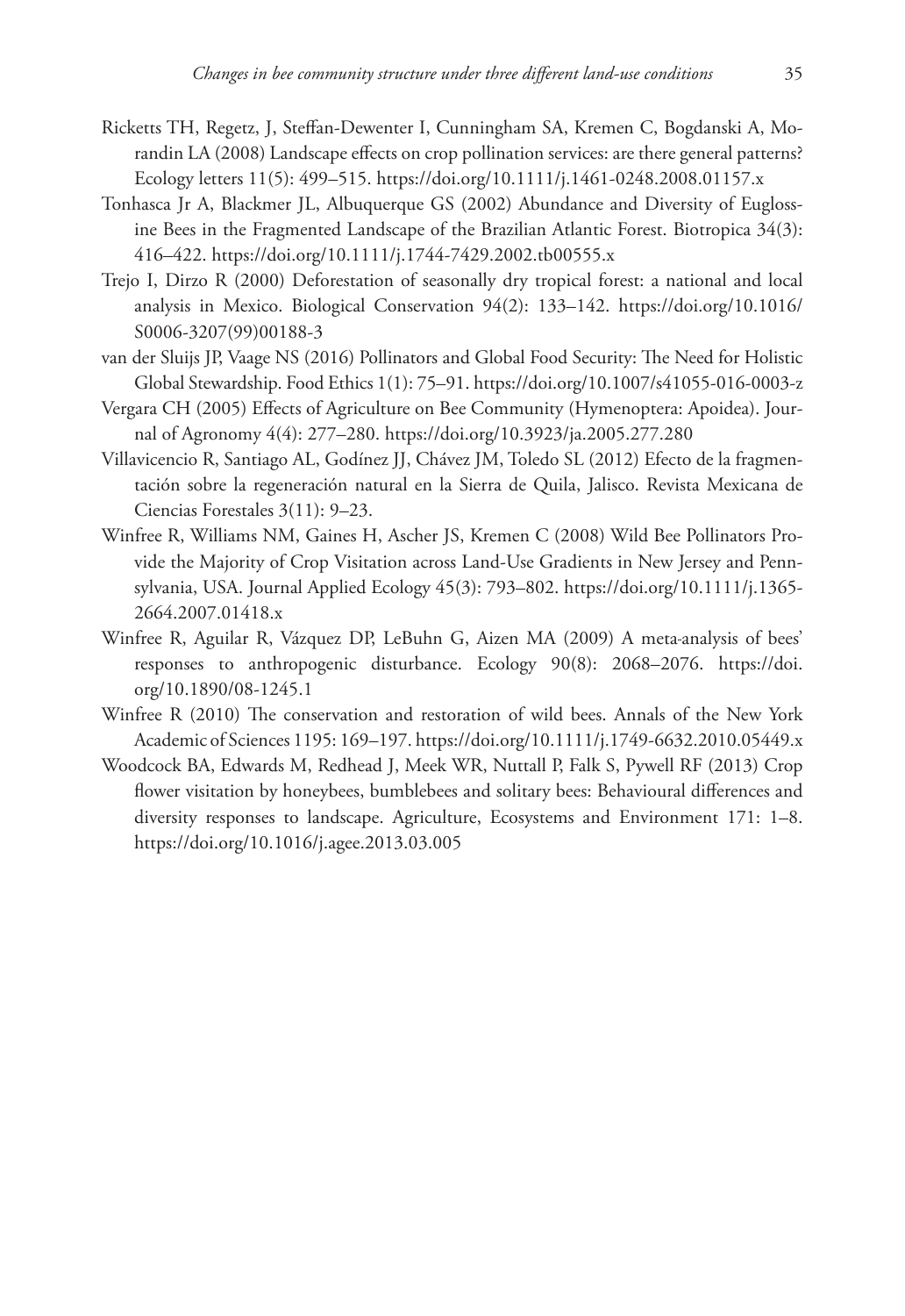## **Appendix 1**

| Table A1. Number of individuals per bee species registered in different land use conditions. |  |
|----------------------------------------------------------------------------------------------|--|
|----------------------------------------------------------------------------------------------|--|

| Species                                             | U                | CL               | $\mathbf{P}$     |
|-----------------------------------------------------|------------------|------------------|------------------|
| Agapostemon leunculus Vachal, 1903                  | 20               | 6                | 21               |
| Agapostemon nasutus Smith, 1853                     | 9                | $\mathbf{0}$     | $\mathbf{1}$     |
| Ancyloscelis apiformis (Fabricius, 1793)            | 35               | $\overline{2}$   | 8                |
| Andrena sp. 1                                       | $\overline{0}$   | $\boldsymbol{0}$ | 25               |
| Andrena sp. 2                                       | $\overline{0}$   | $\overline{0}$   | 12               |
| Andrena sp. 3                                       | $\overline{0}$   | $\boldsymbol{0}$ | $\mathbf{1}$     |
| Andrena sp. 4                                       | $\mathbf{0}$     | $\,1$            | $\mathbf{0}$     |
| Anthidiellum apicale (Cresson, 1878)                | $\mathbf{1}$     | 13               | 42               |
| Anthidiellum azteca (Urban, 2001)                   | $\overline{0}$   | $\mathbf{0}$     | $\overline{2}$   |
| Anthidium parkeri González & Griswold, 2013         | $\mathbf{0}$     | $\boldsymbol{0}$ | 8                |
| Anthodioctes gualanensis (Cockerell, 1912)          | $\mathbf{0}$     | $\boldsymbol{0}$ | $\,1$            |
| Anthodioctes sp. 1                                  | $\overline{0}$   | 4                | 7                |
| Anthophora capistrata Cresson, 1878                 | $\overline{0}$   | $\overline{0}$   | $\,1$            |
| Anthophora squammulosa Dours, 1864                  | 160              | 39               | $\boldsymbol{0}$ |
| Anthophorula serrata (Friese, 1899)                 | $\mathbf{0}$     | 31               | 26               |
| Apis mellifera Linnaeus, 1758                       | 178              | 2910             | 2336             |
| Ashmeadiella bucconis (Cresson, 1878)               | $\mathbf{0}$     | 29               | $\boldsymbol{0}$ |
| Ashmeadiella opuntiae (Cockerell, 1879)             | $\boldsymbol{0}$ | $\boldsymbol{0}$ | $\mathbf{1}$     |
| Augochlora aurifera Cockerell, 1897                 | 42               | $\mathbf{0}$     | $\overline{0}$   |
| Augochlora quiriguensis Cockerell, 1913             | 6                | 17               | 28               |
| Augochlora sidaefolia Cockerell, 1913               | 9                | 6                | 4                |
| Augochlora smaragdina Friese, 1917                  | 13               | 11               | 12               |
| Augochlora sp. 1                                    | 29               | $\overline{2}$   | 34               |
| Augochlora sp. 2                                    | 37               | $\mathbf{0}$     | $\mathbf{0}$     |
| Augochlora sp. 3                                    | $\mathbf{0}$     | $\mathbf{0}$     | $\overline{2}$   |
| Augochlorella neglectula (Cockerell, 1897)          | 25               | 28               | 3                |
| Augochloropsis ignita (Smith, 1861)                 | 4                | $\mathbf{1}$     | $\overline{0}$   |
| Augochloropsis metallica (Fabricius, 1793)          | 30               | 11               | 39               |
| Aztecanthidium xochipillium Michener & Ordway, 1964 | $\boldsymbol{0}$ | $\boldsymbol{0}$ | 2                |
| <i>Bombus diligens</i> Smith, 1861                  | $\theta$         | 1                | 3                |
| Bombus steindachneri Handlirsch, 1888               | $\overline{0}$   | $\mathbf{1}$     | 9                |
| Calliopsis hondurasica Cockerell, 1897              | $\mathbf{0}$     | $\overline{c}$   | $\mathbf{0}$     |
| Calliopsis sp. 1                                    | $\mathbf{1}$     | $\mathbf{0}$     | $\boldsymbol{0}$ |
| <i>Calliopsis</i> sp. 2                             | $\overline{0}$   | $\overline{0}$   | $\mathbf{1}$     |
| Centris agilis Smith, 1874                          | $\mathbf{0}$     | $\mathbf{0}$     | 3                |
| Centris aterrima Smith, 1854                        | $\boldsymbol{0}$ | 6                | $\boldsymbol{0}$ |
| Centris atripes Mocsáry, 1899                       | $\overline{0}$   | $\mathbf{1}$     | 4                |
| Centris flavofasciata Friese, 1899                  | $\overline{0}$   | 4                | $\overline{0}$   |
| Centris nitida Smith, 1874                          | 37               | 30               | 68               |
| Centris trigonoides Lepeletier, 1841                | 125              | 14               | 3                |
| <i>Centris varia</i> (Erichson, 1848)               | 18               | $\boldsymbol{0}$ | $\mathbf{0}$     |
| Ceratina arizonensis Cockerell, 1898                | $\mathbf{1}$     | 3                | 5                |
| Ceratina capitosa Smith, 1879                       | $\mathbf{1}$     | $\mathbf{1}$     | 6                |
| Ceratina eximia Smith, 1862                         | 3                | $\mathbf{0}$     | $\overline{7}$   |
| Ceratina sp. 1                                      | $\mathbf{1}$     | 47               | 42               |
| Ceratina sp. 2                                      | 20               | 9                | 12               |
| Ceratina sp. 3                                      | 20               | 5                | 10               |
| Ceratina sp. 4                                      | 7                | $\mathbf{0}$     | $\mathbf{0}$     |
| Coelioxys aztecus Cresson, 1878                     | $\mathbf{1}$     | 1                | $\,1$            |
| Coelioxys sp. 1                                     | $\overline{0}$   | $\mathbf{1}$     | $\mathbf{0}$     |
| Coelioxys sp. 2                                     | $\overline{0}$   | $\mathbf{1}$     | $\overline{0}$   |
|                                                     |                  |                  |                  |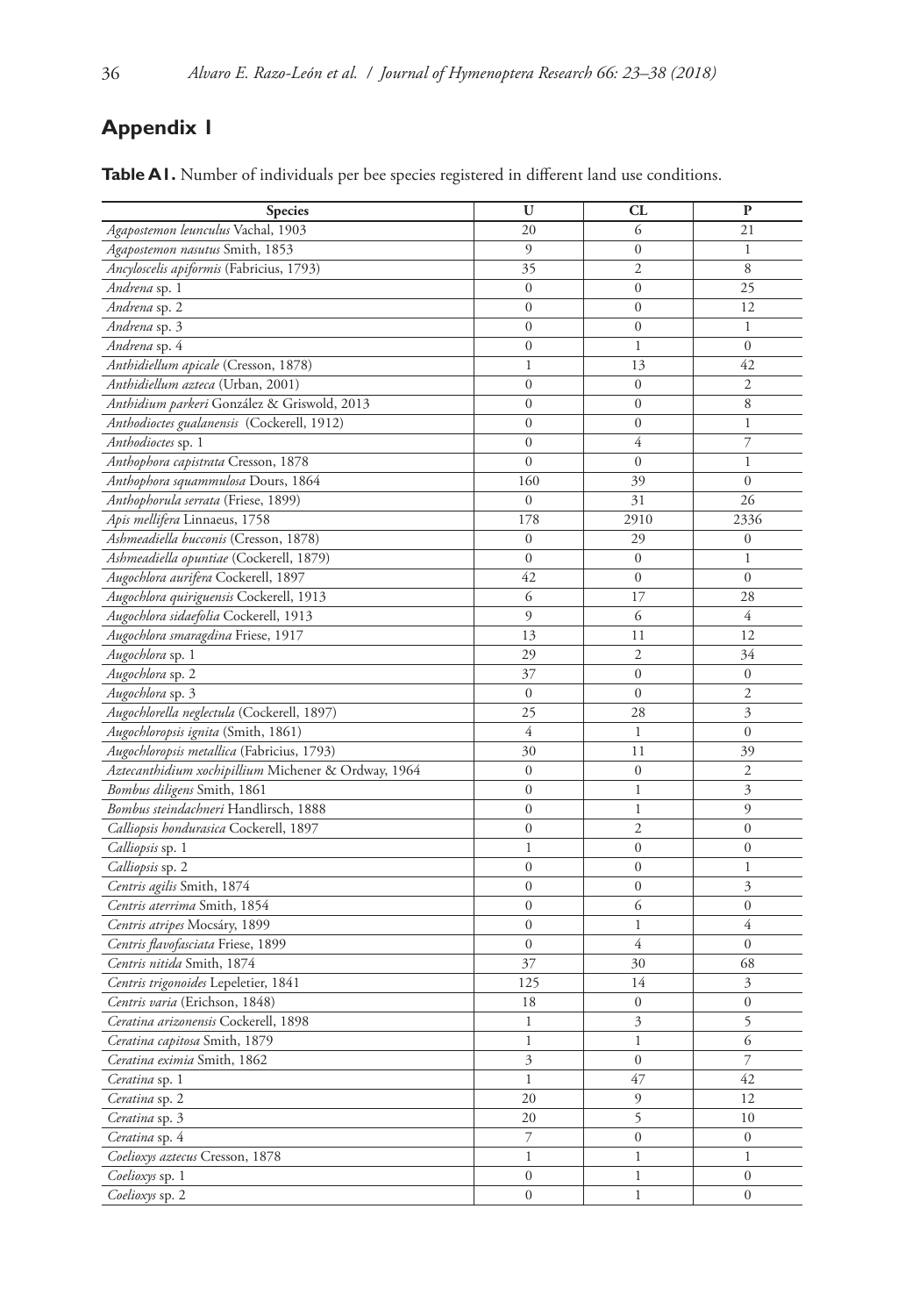| Colletes maconnelli Metz, 1910              | $\boldsymbol{0}$                   | $\boldsymbol{0}$                 | 16               |
|---------------------------------------------|------------------------------------|----------------------------------|------------------|
| Colletes sp. 1                              | $\overline{0}$                     | $\mathbf{0}$                     | 42               |
| Colletes sp. 2                              | 1                                  | 1                                | 5                |
| Colletes sp. 3                              | $\mathbf{0}$                       | $\boldsymbol{0}$                 | $\mathbf{1}$     |
| Colletes sp. 4                              | $\overline{0}$                     | $\mathbf{0}$                     | 1                |
| Colletes sp. 5                              | $\mathbf{0}$                       | $\mathbf{0}$                     | 8                |
| Diadasia australis (Cresson, 1878)          | 56                                 | 159                              | 5                |
| Diadasia sp. 1                              | $\mathbf{0}$                       | $\mathbf{1}$                     | $\boldsymbol{0}$ |
| Dianthidium macrurum (Cockerell, 1913)      | $\mathbf{0}$                       | 70                               | 20               |
| Dianthidium sp. 1                           | $\mathbf{0}$                       | 1                                | 10               |
| Dieunomia micheneri (Cross, 1958)           | $\mathbf{0}$                       | $\mathbf{1}$                     | $\boldsymbol{0}$ |
| Epicharis elegans Smith, 1861               | 6                                  | $\boldsymbol{0}$                 | $\boldsymbol{0}$ |
| Eufriesea micheneri Ayala and Engel, 2008   | $\boldsymbol{0}$                   | $\boldsymbol{0}$                 | 3                |
| Euglossa viridissima Friese, 1899           | 76                                 | 8                                | 66               |
| Eulaema polychroma (Mocscáry, 1899)         | 6                                  | $\boldsymbol{0}$                 | 11               |
| Exomalopsis similis arida Cockerell, 1929   | $\boldsymbol{0}$                   | $\mathbf{1}$                     | $\boldsymbol{0}$ |
|                                             | 51                                 | 25                               | 2                |
| Exomalopsis similis moesta Timberlake, 1890 | $\boldsymbol{0}$                   | 21                               |                  |
| Exomalopsis sp. 1                           | 26                                 | $\mathfrak{2}$                   | 33<br>3          |
| <i>Exomalopsis</i> sp. 2                    |                                    |                                  | 7                |
| Exomalopsis sp. 4                           | 8<br>$\overline{0}$                | $\boldsymbol{0}$<br>$\mathbf{0}$ | 4                |
| <i>Exomalopsis</i> sp. 5                    |                                    |                                  |                  |
| Frieseomelitta nigra Cresson, 1878          | 122                                | 320                              | 87               |
| <i>Halictus ligatus</i> Say, 1837           | 113                                | $\boldsymbol{0}$                 | 3                |
| Heriades bruneri Titus, 1904                | $\mathbf{0}$                       | $\boldsymbol{0}$                 | $\mathbf{1}$     |
| Heriades variolosa Cockerell, 1929          | $\boldsymbol{0}$<br>$\overline{2}$ | 6                                | 20               |
| Hylaeus sp. 1                               |                                    | 5                                | 26               |
| Hylaeus sp. 2                               | 1                                  | 4                                | $\boldsymbol{0}$ |
| Hylaeus sp. 3                               | $\boldsymbol{0}$                   | $\boldsymbol{0}$                 | 4                |
| Hylaeus sp. 4                               | $\mathbf 1$                        | $\mathbf{0}$                     | $\boldsymbol{0}$ |
| Hylaeus sp. 5                               | $\bf{0}$                           | $\boldsymbol{0}$                 | 4                |
| Hypanthidium mexicanum (Cresson, 1878)      | $\boldsymbol{0}$                   | $\boldsymbol{0}$                 | 1                |
| Lasioglossum acarophyllum McGinley, 1986    | $\mathbf 1$                        | $\mathbf{0}$                     | 11               |
| Lasioglossum desertum Smith, 1879           | 1                                  | $\mathbf{0}$                     | $\boldsymbol{0}$ |
| Lasioglossum sp. 1                          | $\boldsymbol{0}$                   | 3                                | $\boldsymbol{0}$ |
| Lasioglossum sp. 2                          | $\boldsymbol{0}$                   | 3                                | $\boldsymbol{0}$ |
| Lasioglossum sp. 3                          | $\overline{c}$                     | $\mathbf{0}$                     | 2                |
| Lasioglossum sp. 4                          | $\mathbf{0}$                       | 18                               | $\overline{c}$   |
| Lasioglossum sp. 5                          | $\mathbf{0}$                       | 4                                | $\boldsymbol{0}$ |
| Lasioglossum sp. 6                          | $\overline{0}$                     | $\boldsymbol{0}$                 | 5                |
| Lasioglossum sp. 7                          | 1                                  | 3                                | $\boldsymbol{0}$ |
| Lasioglossum sp. 8                          | $\mathbf{0}$                       | $\overline{2}$                   | 4                |
| Lasioglossum sp. 9                          | $\mathbf{0}$                       | $\boldsymbol{0}$                 | 5                |
| Lasioglossum sp. 10                         | 1                                  | $\boldsymbol{0}$                 | 6                |
| Lasioglossum sp. 11                         | 3                                  | 16                               | 3                |
| Lasioglossum sp. 12                         | $\overline{0}$                     | $\mathbf{0}$                     | 3                |
| Lasioglossum sp. 13                         | 9                                  | $\boldsymbol{0}$                 | $\boldsymbol{0}$ |
| Lasioglossum sp. 14                         | $\overline{c}$                     | $\mathbf{1}$                     | $\mathbf{1}$     |
| Lasioglossum sp. 15                         | 4                                  | $\mathbf{1}$                     | $\boldsymbol{0}$ |
| Lasioglossum sp. 16                         | $\boldsymbol{0}$                   | $\boldsymbol{0}$                 | $\mathbf 1$      |
| Lithurgopsis apicalis Cresson, 1875         | $\boldsymbol{0}$                   | 52                               | 5                |
| Megachile albitarsis Cresson, 1872          | 13                                 | $\boldsymbol{0}$                 | 8                |
| Megachile concinna Smith, 1879              | $\overline{c}$                     | 5                                | $\sqrt{2}$       |
| Megachile exilis Cresson, 1878              | 38                                 | $\boldsymbol{0}$                 | 11               |
| Megachile flavihirsuta Mitchell, 1939       | 2                                  | $\mathbf{1}$                     | 14               |
| Megachile frugalis Cresson, 1872            | $\boldsymbol{0}$                   | 17                               | 10               |
| Megachile gentilis Cresson, 1872            | 23                                 | 13                               | 62               |